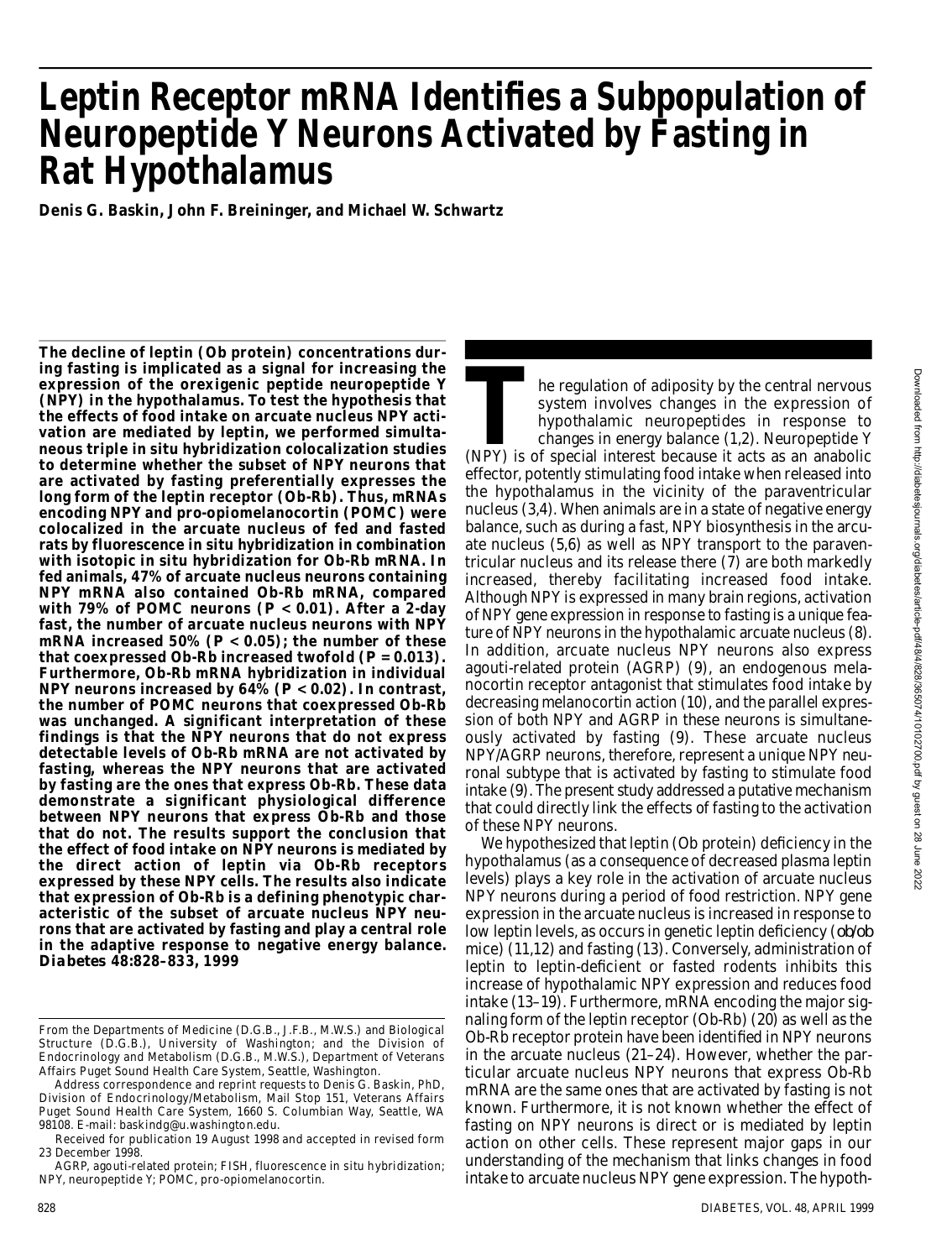esis that the effects of fasting on arcuate nucleus NPY gene expression are due to the direct action of leptin on these cells would be supported by finding evidence for expression of Ob-Rb in arcuate nucleus NPY neurons that are activated during a fast.

To address the question of whether the effects of fasting on arcuate nucleus NPY expression are mediated by the direct action of leptin, we used a triple in situ hybridization procedure that simultaneously colocalized mRNAs for NPY and proopiomelanocortin (POMC) by fluorescence in situ hybridization (FISH) and Ob-Rb mRNA by isotopic in situ hybridization, in the brain of fed and fasted rats. In situ hybridization for POMC mRNA was included as a control because Ob-Rb mRNA has been colocalized with POMC mRNA in the arcuate nucleus (25), but fasting lowers, whereas leptin increases, POMC mRNA levels (26–28). Because arcuate nucleus POMC gene expression is regulated differently than that of NPY, POMC neurons were not expected to be activated during fasting. The results suggest that among the population of NPY neuron cell bodies in the arcuate nucleus, Ob-Rb is expressed by the subset that was activated to increase NPY gene expression during fasting.

#### **RESEARCH DESIGN AND METHODS**

**Experimental conditions.** Male Wistar rats (280–300 g) (Simonsen Labs, Gilroy, CA) were housed individually and maintained on a 12/12-h day/night cycle (7:00 A.M.–7:00 P.M.) with ad lib access to standard rodent food and water before the study. For the experiment, rats were fasted by removing their food beginning at 0900 in the morning and continuing for 48 h, but they were allowed free access to water  $(n = 4)$ . Control animals were given free access to food and water  $(n = 4)$ . At the end of the fast, animals were euthanized in the morning by decapitation under CO<sub>2</sub> inhalation. All procedures were approved by the animal research committees of the Veterans Affairs Puget Sound Health Care System and the University of Washington. **Tissue preparation.** Brains were removed immediately after decapitation between 0800–1200, frozen on dry ice, sectioned in a coronal plane at 14 µm with a cryostat, mounted on RNase-free slides, and treated with 4% paraformaldehyde, acetic anhydride, ethanol, and chloroform (13). For each animal, six slides (12 brain sections) containing hypothalamus in the region 2.0–3.5 mm posterior to bregma (29) were selected for hybridization. Care was taken to ensure that the sections were anatomically matched among animals. All brain slices were concurrently prepared for hybridization and used in the same assay.

**Riboprobe preparation.** Riboprobes for peptide mRNAs were transcribed from cDNA templates for NPY (30) and POMC (27,31). The Ob-Rb template is based on nucleotides 2899–3251 encoding the cytoplasmic tail of the Ob-Rb (32) and is specific for Ob-Rb mRNA in rat. Antisense riboprobes were transcribed using appropriate RNA polymerases and either a digoxigenin (for POMC) or biotin (for NPY) labeling mix (Boehringer Mannheim, Indianapolis, IN). The Ob-Rb riboprobe was transcribed using  $^{33}$ P-UTP (Amersham, Arlington Heights, IL) as described previously (24). Unincorporated label was separated using a QIAquick Nucleotide Removal Kit (Qiagen, Santa Clarita, CA). Riboprobe yield was determined using optical density at 260 nm for the nonradioactive probes and from radioactivity counting for the Ob-Rb mRNA probe. Melting temperature calculations assumed that the transcription reaction produced full-length transcripts.

**In situ hybridization.** The study used a triple in situ hybridization procedure in which mRNAs for NPY and POMC were detected by FISH, and Ob-Rb mRNA was detected by isotopic in situ hybridization. The in situ hybridization procedures and controls followed a standard protocol (24), except that the three probes were applied simultaneously in a mixture and then subjected to different detection protocols. To detect POMC mRNA hybridization, slides were immersed in 0.1 mol/l Tris/150 mmol/l NaCl (pH 7.4) and then in mouse anti-digoxigenin monoclonal IgG (Jackson ImmunoResearch, West Grove, PA) (1:5,000) in Tris/NaCl buffer containing 0.05% Triton X-100 and 1% normal goat serum for 3 h at 37°C. After a 3 $\times$ wash in Tris/NaCl/Triton X-100 buffer for 5 min, slides were immersed in goat antimouse IgG conjugated with Cy3 (Jackson ImmunoResearch) (1:200) in Tris/NaCl buffer with 0.05% Triton X-100. The bright fluorescence produced by the Cy3 fluorochrome was adequate for detecting digoxigenin-labeled riboprobes (9). After a 1-h incubation at 37°C, slides were again washed in buffer. Visualization of the biotin-labeled NPY riboprobe was accomplished with a TSA (tyramide signal amplification) Indirect Kit (New England Nuclear, Boston, MA), using the manuf acturer's protocol. The TSA method was used to increase the Cy2 fluorescence

signal resulting from hybrids with the biotinylated NPY riboprobe (9). Controls included substitution of normal serum for unlabeled second antibodies and primary antibodies. Slides were incubated with streptavidin-horseradish peroxidase followed by biotinyl tyramide and streptavidin-Cy2 conjugate (Molecular Probes, Eugene, OR). After representative slides were examined to confirm the presence of FISH, the slides were coated with NTB2 nuclear track emulsion, exposed for 14 days, developed, and then coverslipped with a glycerol mounting medium containing 1 µg/ml Hoechst 33342 nuclear stain (Sigma, St. Louis, MO) that permitted identification of cells and anatomical landmarks. FISH was observed with a Zeiss Axioplan fluorescence microscope, using a fluorescein isothiocyanate filter set for Cy2 and a rhodamine filter set for Cy3. Extensive autoradiographic controls showed no evidence of chemographic artifacts produced by any of the reagents or procedures.

**Quantitation.** Quantitative analysis was done with an MCID M2 image analysis system (Imaging Research, St. Catherines, Ontario), using a Hamamatsu C4880 CCD camera. Images were acquired at 12-bit gray level resolution and displayed in pseudocolor for analysis, with NPY represented by green (Cy2 fluorescence) and POMC by red (Cy3 fluorescence). Autoradiographic grains were displayed and imaged in dark-field optics. The MCID image analysis program was used to count numbers of FISH<sup>+</sup> NPY and POMC neurons. Sampling was done bilaterally in the arcuate nucleus with a 40 $\times$  objective. Results were standardized to the number of labeled or unlabeled cells in a microscopic field of the arcuate nucleus at  $\frac{8}{9}$  $400\times$  magnification. To measure colocalization of mRNAs for Ob-Rb and NPY, the  $^{\frac{1}{2}}$ FISH image for NPY mRNA was first digitized into an image channel, while the  $\vec{\bar{\S}}$ dark-field image of grains representing Ob-Rb hybridization in the same sample  $\frac{1}{2}$ field was digitized into a separate image channel (images in the separate channels  $\frac{1}{5}$ remained in register). The MCID image analysis program measured colocalization by first highlighting the labeled fluorescent cells in the NPY image channel and then counting grains corresponding to these same cells from the dark-field image  $\frac{8}{9}$ in the second channel, and it expressed the results as grains per cell. Colocalization of POMC and Ob-Rb mRNAs followed the same procedure. Nonspecific grain density was obtained in the cerebral cortex. FISH-labeled NPY and POMC neurons in the arcuate nucleus were considered to be Ob-Rb mRNA<sup>+</sup>  $\frac{2}{90}$ if the number of grains per cell body exceeded background levels. For statistical analysis, pairwise comparisons of means were done with the two-tailed unpaired Student's *t* test. The null hypothesis of equal means was rejected at the *P* = 0.05 level of significance. Data are expressed as means ± SE.

### **R E S U LT S**

Neuronal cell bodies containing mRNAs for NPY and POMC were readily identified by bright fluorescence in the arcuate nucleus after in situ hybridization with riboprobes and fluo- $\frac{5}{6}$ rescence detection (FISH) (Fig. 1). As expected, most of the  $\frac{1}{5}$ neurons with NPY hybridization signal were clustered adjacent to the third ventricle, whereas most of the neurons con- $\frac{8}{3}$ taining POMC mRNA signal were located in the lateral region of the arcuate nucleus. Furthermore, FISH signal for NPY and  $\frac{3}{2}$ POMC mRNA was not observed within the same cells. All in  $\frac{9}{2}$ situ hybridization signals were abolished by RNase treatment. Likewise, in situ hybridization signals for POMC<sup>5</sup> mRNA were absent when normal mouse serum was substituted for the anti-digoxigenin antiserum, and the NPY mRNA hybridization signal was abolished by omitting streptavidinhorseradish peroxidase in the tyramide amplification protocol. These controls demonstrated the specificity of the FISH method and the absence of nonspecific effects. nurhers of FisiH NPY and POMC means Sampiling was done blatterally in the Sampilitation of habeted or unababted talk in a microscopic field of the scutte or using the same interest of the same interest or the microscopic f

To verify that the hypothalamus of the fasted rats responded appropriately to negative energy balance by increasing NPY expression, the number of neurons that contained FISH signal for NPY was counted in the arcuate nucleus of fed and fasted rats (Fig. 2). Quantitative measurements showed that the number of NPY mRNA<sup>+</sup> cell bodies in the arcuate nucleus increased by 50% during fasting  $(33.7 \pm 2.4 \text{ vs. } 22.4 \pm 1.6 \text{ NPY})$ m RNA<sup>+</sup> cells/field;  $P < 0.05$ ). In contrast, the number of labeled POMC mRNA<sup>+</sup> cells detected by FISH was unchanged by fasting  $(25.2 \pm 1.7 \text{ vs. } 23.1 \pm 2.3 \text{ POMC mRNA}^+ \text{ cells/field}).$ 

To determine whether arcuate nucleus neurons that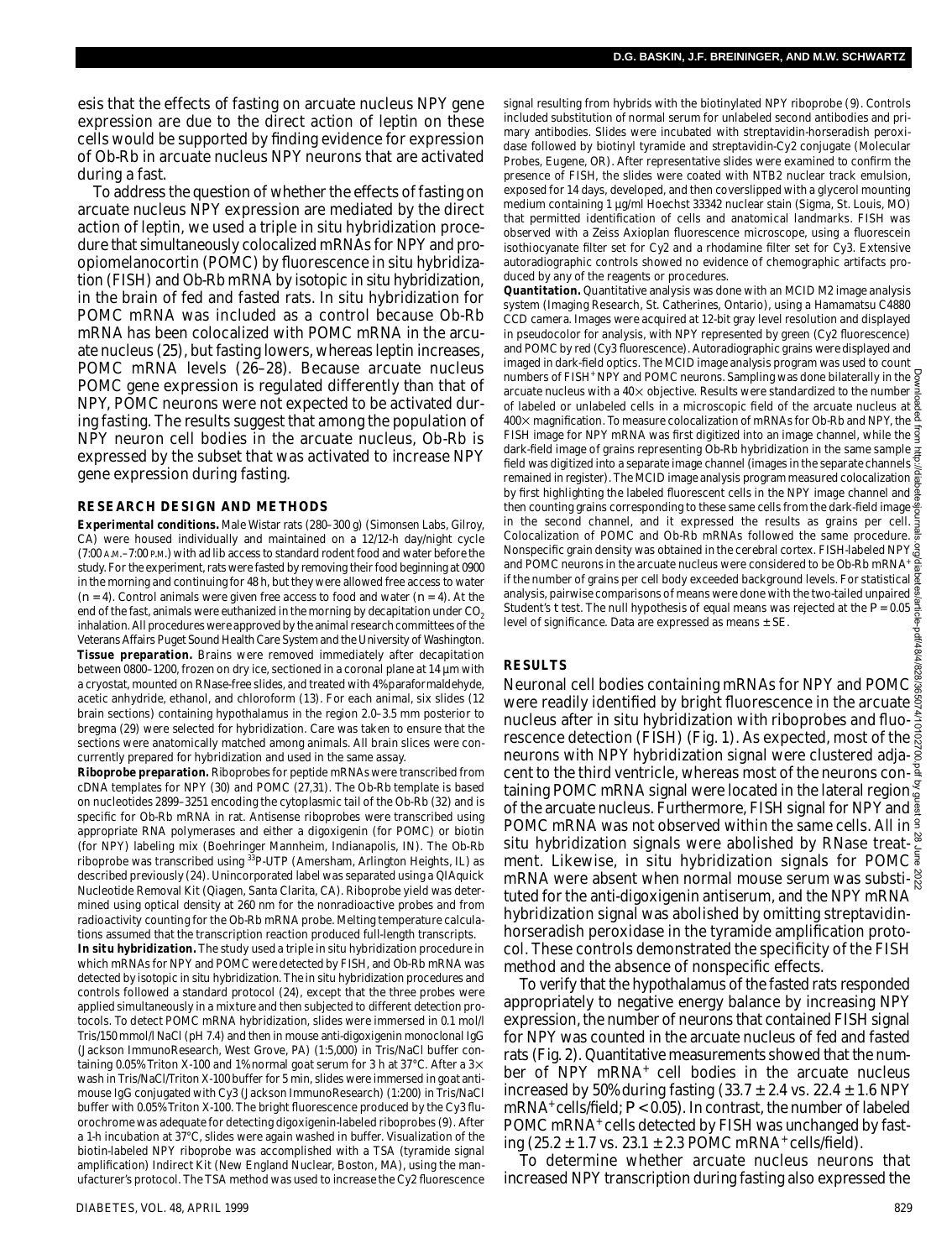

**FIG. 1. Single section of rat arcuate nucleus showing simultaneous FISH localization of NPY mRNA (***A***) and POMC mRNA (***B***) in a fasted rat. 3v, third ventricle; me, median eminence.**

leptin receptor gene, we counted separately the number of neurons with positive in situ hybridization for mRNAs encoding NPY and Ob-Rb, as well as the number that showed in situ hybridization for both NPY and Ob-Rb mRNA. Colocalization of POMC and Ob-Rb mRNAs was measured similarly. High concentrations of autoradiographic grains (in comparison to background levels) representing Ob-Rb mRNA were seen over many NPY (Fig. 3) and POMC cell bodies in the arcuate nucleus. Among the fed animals, only 47% of NPY neurons coexpressed Ob-Rb mRNA compared with 79% for POMC neurons (*P* < 0.01). Quantitative measurements of Ob-Rb m RNA<sup>+</sup> cells in the arcuate nucleus revealed that the number of NPY neurons that coexpressed Ob-Rb mRNA was increased twofold in fasted rats as compared with fed rats  $(21.3 \pm 2.9 \text{ vs. } 10.3 \pm 1.6 \text{ cells/field}; P = 0.013)$ , whereas the number of arcuate nucleus NPY neurons without Ob-Rb mRNA was unchanged by fasting  $(12.4 \pm 2.1 \text{ vs. } 12.1 \pm 1.6$ cells/field) (Fig. 4). In contrast, both the total number of POMC neurons as well as the percentage of POMC neurons that coexpressed Ob-Rb mRNA were not altered by fasting (Fig. 4) (21.3  $\pm$  1.8 vs. 18.5  $\pm$  3.0 cells/field). Furthermore, NPY neurons in the hippocampus, cerebral cortex, and thalamus did not show expression of Ob-Rb above background levels in fed or fasted animals (Fig. 5).

Because the autoradiographic grain density per cell can be considered to be proportional to mRNA expression, the numbers of grains were counted for the NPY and POMC cells that coexpressed Ob-Rb mRNA to determine whether Ob-Rb mRNA levels in NPY or POMC neurons were altered by fasting. The results showed that Ob-Rb mRNA hybridization in



**FIG. 2. The number of arcuate nucleus neurons expressing NPY mRNA, as detected by in situ hybridization, was elevated in fasted rats, whereas there was no change in the number of neurons expressing POMC mRNA. \****P* **< 0.05.**

individual arcuate nucleus NPY neurons was increased by 64% during fasting (*P* < 0.02) (Fig. 6). In contrast, the mean data for the POMC neurons showed a slight decline (9%) in Ob-Rb mRNA per cell, although the difference was not significant. Interestingly, levels of Ob-Rb mRNA were higher by 2-fold (fasted rats) to 3.5-fold (fed rats) in the POMC neurons in comparison to the NPY neurons (*P* < 0.01). Thus, although the POMC neurons appeared to express more leptin receptor mRNA than did the NPY neurons, fasting was associated with increased Ob-Rb mRNA levels only in NPY cells.

## **DISCUSSION**

Although FISH enabled us to count the number of cells that contained NPY and POMC mRNA, the amount of hybridized mRNA per cell could not be measured (unlike the autoradiographic images produced by in situ hybridization with radioactive in situ hybridization). Consequently, we could not determine quantitatively the effect of fasting on the amounts of NPY mRNA and POMC mRNA per cell. The FISH method nevertheless provided a unique and rigorous approach for simultaneous measurement of the numbers of NPY and POMC neurons in the arcuate nucleus, and when combined with isotopic in situ hybridization for Ob-Rb mRNA, the FISH method enabled us to measure the numbers of NPY and POMC neurons that coexpressed Ob-Rb in fed and fasted states.

We hypothesized that the mechanism underlying the changes in arcuate nucleus NPY gene expression in response to changes in food intake involves the direct action of leptin on arcuate nucleus NPY neurons. According to this model, the arcuate nucleus NPY neurons that increase NPY mRNA transcription during fasting should also express Ob-Rb. In contrast, NPY neurons in the arcuate nucleus (and elsewhere) that do not respond to fasting should lack Ob-Rb expression. Using rats fasted for  $48$  h, we found a significant twofold increase in the number of neurons that coexpressed NPY mRNA and Ob-Rb mRNA, whereas the number of arcuate nucleus NPY neurons lacking Ob-Rb mRNA did not change during fasting. These results are consistent with both of the above predictions and indicate that expression of Ob-Rb may be a phenotypic characteristic of a subset of arcuate nucleus NPY neurons that are activated by fasting.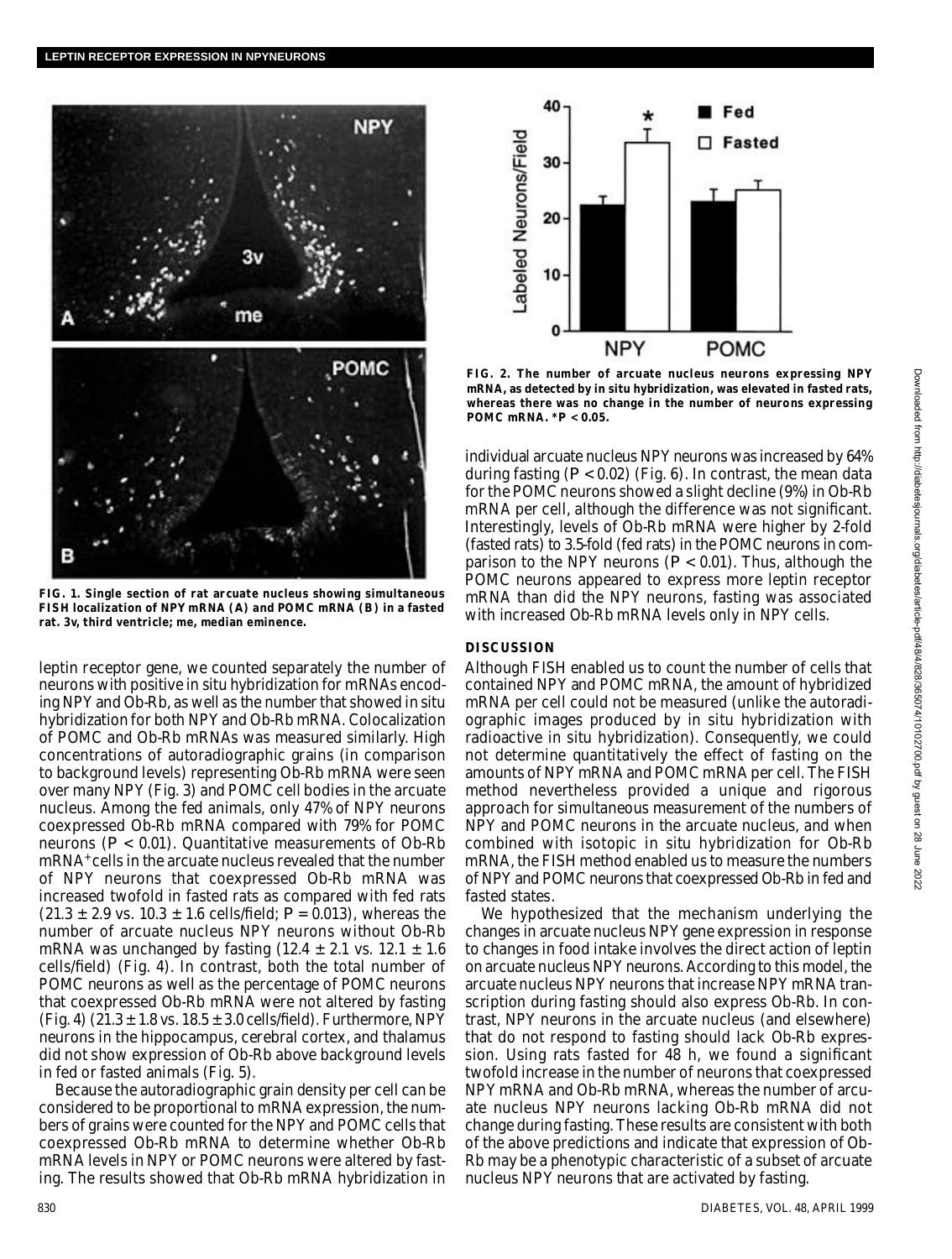

**FIG. 3. Representative images of arcuate nucleus of fed (***A***) and fasted (***B***) rats, showing NPY neuronal cell bodies (detected by FISH) and Ob-Rb mRNA in situ hybridization signal (detected by autoradiographic grains). Dense concentrations of grains over NPY cell bodies are not obvious here because of the bright FISH signal of NPY cell bodies; however, this did not affect the counting of grains during analysis because the grains and cells were imaged and counted in separate image channels.**

One way that the number of NPY mRNA<sup>+</sup> cells with Ob-Rb mRNA could have increased while the number without Ob-Rb remained constant would be if all of the "new" NPY cells (i.e., those that were activated to express more NPY mRNA during fasting) also expressed Ob-Rb mRNA during the fed state, when many of them were not detectable by NPY in situ hybridization. In support of this interpretation, we observed many arcuate nucleus neurons that were Ob-Rb mRNA+ but NPY mRNA– (as well as POMC mRNA– ). Presumably, some of the NPY<sup>-</sup>Ob-Rb<sup>+</sup> cells in the fed animals were activated to increased NPY gene transcription during fasting, whereby they would have been counted among the NPY+ Ob-Rb+ cells. Alternatively, the same result could have been obtained if some of the activated NPY cells in the fasted animals did not have Ob-Rb and if the number of such cells was precisely offset by an increase in the number of NPY neurons with Ob-Rb mRNA that did not express Ob-Rb mRNA in the fed state but did so during fasting. Because the latter explanation seems unlikely, we prefer to conclude that the neurons that showed higher NPY transcription during fasting are the same subset that expressed Ob-Rb mRNA. This interpretation suggests that the arcuate nucleus also has a subpopulation of NPY neurons that are not activated by fasting. We infer that the latter NPY neurons are the ones that did not express Ob-Rb mRNA. These latter neurons are presumably involved in functions that are not sensitive to leptin.

An alternative interpretation is imposed by the limitation of the FISH method to determine only whether the NPY mRNA concentration in a cell is above or below the limit of detection. It might be expected that the Ob-Rb<sup>+</sup> cells would in fact express less NPY mRNA than Ob-Rb– cells, even in the fed state, since leptin inhibits NPY gene expression (8). However, we did not measure NPY mRNA levels in individual neurons in this study. Thus, it is conceivable that NPY mRNA levels in Ob-Rb<sup>+</sup> neurons were present in concentrations lower (and below the limit of detection) than those in Ob-Rb<sup>-</sup> neurons. If in this case fasting did induce an increase

DIABETES, VOL. 48, APRIL 1999 831

in NPY mRNA in the Ob-Rb– neurons, then the NPY mRNA levels in the latter neurons may have been above the threshold of detectability (even in the fed state). If so, this "activation"  $\frac{8}{3}$ would have been overlooked because no increase in the  $\frac{8}{9}$ number of Ob-Rb<sup>-</sup> NPY<sup>+</sup> cells would have been detectable.  $\frac{1}{2}$ This explanation seems unlikely, however, in light of our hypothesis, because the Ob-Rb<sup>-</sup> neurons would not be  $\frac{1}{2}$ expected to be leptin sensitive (i.e., they should not change  $\frac{5}{8}$ NPY expression during fasting).

Finding a greater number of arcuate nucleus neurons with  $\ddot{\xi}$ detectable levels of NPY mRNA in fasted rats compared with  $\frac{3}{6}$ fed animals suggests that many arcuate nucleus NPY neurons  $\bar{\vec{\mathrm{g}}}$ have insufficient NPY transcriptional activity to be detected  $\tilde{g}$ by in situ hybridization during ad libitum feeding. During fasting, however, these neurons are activated to increase Downloaded from http://diabetesjournals.org/diabetes/article-pdf/48/4/828/365074/10102700.pdf by guest on 28 June 2022



**FIG. 4. Neuron cell bodies per sampled fields in arcuate nucleus of fed and fasted rats, showing numbers of neurons detected with NPY and POMC mRNAs (FISH) that also contained mRNA for Ob-Rb (Ob-Rb<sup>+</sup> ) in comparison to those that were lacking Ob-Rb mRNA (Ob-Rb– ) (isotopic in situ hybridization). \****P* **= 0.013.**

Downloaded from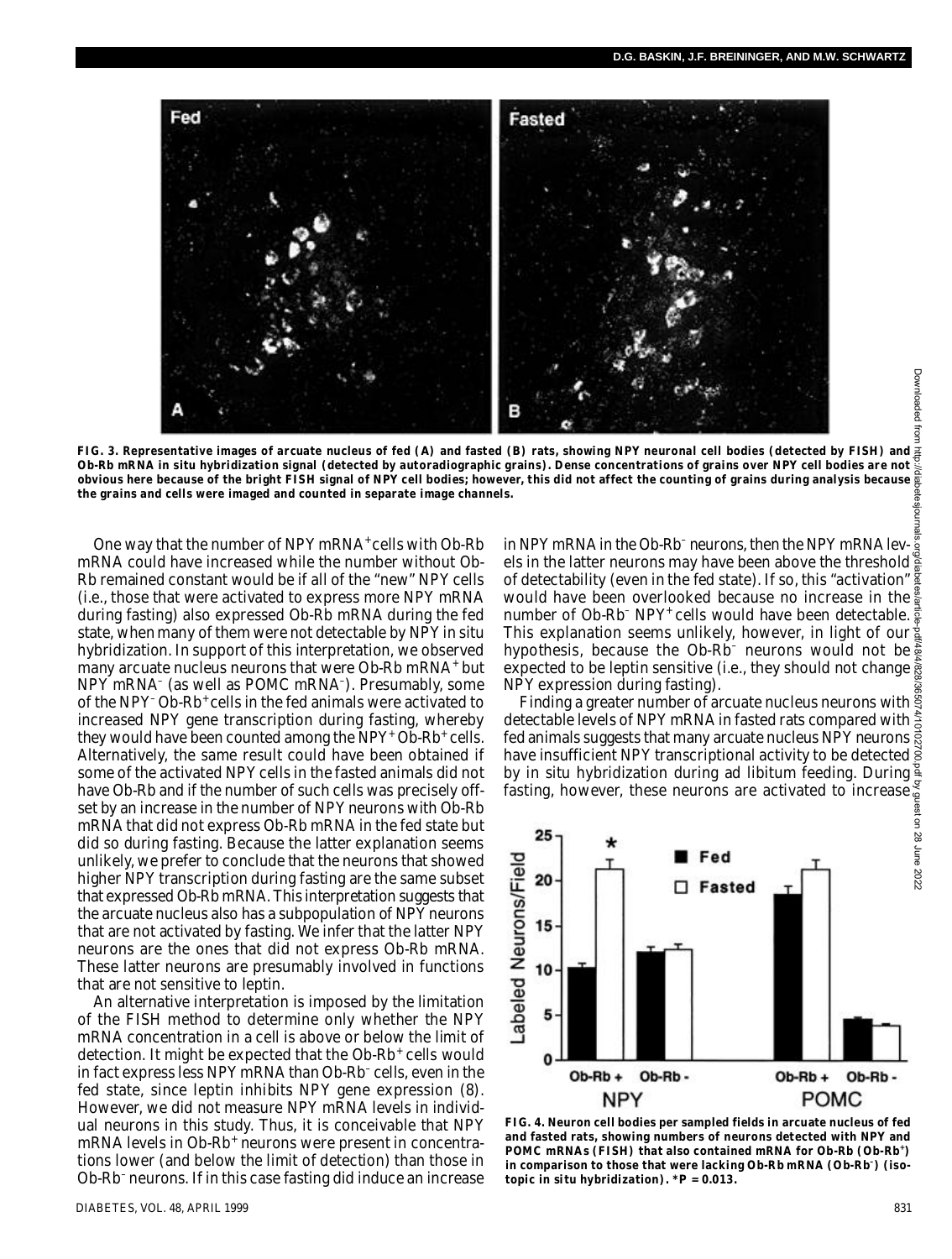

**FIG. 5. Representative neurons (n) with NPY mRNA (detected by FISH) in somatosensory cerebral cortex from a fasted rat, showing both lack of detectable in situ hybridization signal for Ob-Rb (autoradiographic grains) in neurons and low background grain density.**

NPY gene transcription, and thus NPY mRNA can be detected by in situ hybridization in more of these cells than in cells in the fed state. This interpretation provides a plausible explanation for our recent finding that fasting increases the number of neurons that actively transcribe the NPY gene in the arcuate nucleus of mice containing a *lac*Z reporter gene fused to the NPY promoter (8).

Therefore, the results support the hypothesis that leptin tonically inhibits NPY gene expression in a subset of arcuate nucleus NPY neurons, and that the reduction in leptin levels during fasting (33,34) activates these neurons. This hypothesis is also consistent with the finding that arcuate nucleus NPY mRNA is overexpressed in leptin-deficient *ob/ob* mice (35) and in leptin-resistant  $db/db$  mice (12) and  $fa/fa$  rats (36). This interpretation does not preclude the potential contributions of factors other than leptin (i.e., insulin, glucocorticoids) on these NPY cells. Nor does it rule out the possibility that non-leptin-sensitive NPY neurons in the arcuate nucleus may participate in the hypothalamic response to altered energy balance, or that other leptin-sensitive neuronal systems in the hypothalamus (13,25–28,37–42) may facilitate the response of NPY neurons to low leptin levels.

The number of neurons with POMC mRNA (as detected by FISH) did not change during fasting, although POMC mRNA in the arcuate nucleus (measured by radioactive in situ hybridization) decreases in this setting (27,28), and leptin administration elevates arcuate nucleus POMC mRNA levels (26–28). Because almost 80% of the arcuate nucleus POMC neurons in this study also expressed Ob-Rb mRNA, it is likely that leptin acts directly on most arcuate nucleus POMC neurons. However, the reduction of POMC mRNA levels in individual neurons during fasting appears to have been insufficient to reduce the number of POMC neurons that were detected by FISH. An interesting finding is that Ob-Rb mRNA levels changed during fasting in NPY cells but not in POMC cells. This suggests that the two cell types may have different mechanisms for regulating Ob-Rb gene expression. Moreover, this finding suggests that the increase of Ob-Rb mRNA levels in the arcuate nucleus during fasting (24) occurs preferentially in NPY neurons.

A significant finding of this study is that NPY neurons that do not express Ob-Rb (or express it below detectable levels)



**FIG. 6. Increased in situ hybridization signal (grains per cell) for Ob-Rb mRNA during fasting in neuron cell bodies containing in situ hybridization signal for NPY mRNA but not for POMC mRNA in arcuate nucleus. \****P* **< 0.01.**

are not activated by fasting. Thus, the data convincingly demonstrate a difference between NPY neurons that are Ob-Rb<sup>+</sup> and those that are Ob-Rb<sup>-</sup>. The basis for this difference could be either *1*) that Ob-Rb– NPY neurons do not respond to fasting or *2*) that Ob-Rb– NPY neurons in the fed state express higher levels of NPY so that any increase in NPY mRNA in these cells during fasting would not be detected by the FISH method. If the latter case is true, however, it would seem unlikely that this putative effect of fasting would be mediated by direct effects of leptin, since these cells appear to lack Ob-Rb (although it is conceivable that the effect could be mediated by another leptin receptor splice variant). The conclusion that the Ob-Rb<sup>+</sup> NPY neurons are the ones that respond to fasting would be supported by quantitative data showing that levels of NPY mRNA are similar in Ob-Rb<sup>+</sup> and Ob-Rb<sup>-</sup> neurons in the fed state but that NPY mRNA levels are elevated only in the Ob-Rb<sup>+</sup> neurons during fasting. This determination was not possible with the FISH method used in the present study.

Nevertheless, the finding that Ob-Rb<sup>+</sup> and Ob-Rb<sup>-</sup> NPY neurons in the arcuate nucleus are different in their response to fasting represents an important advance in our understanding of the hypothalamic role of leptin in regulation of food intake. The results support the conclusion that the effect of food intake on NPY neurons is mediated by the direct action of leptin via Ob-Rb receptors expressed in these cells. The results are also consistent with the hypothesis that expression of Ob-Rb mRNA is a defining phenotypic characteristic of this subset of neurons that increase expression of NPY and AGRP in response to fasting (9). An important inference from these results is that if the effects of fasting on NPY neurons occur only in NPY neurons that express Ob-Rb, then either all of the effects of fasting on NPY expression may be mediated by leptin or at least the influence of other factors (such as insulin) probably act through leptin-sensitive neurons.

## **A C K N O W L E D G M E N T S**

This research was supported by the Department of Veterans Affairs Merit Review and Career Scientist Programs and by National Institutes of Health Grants DK-17047, DK-52989, and NS32273.